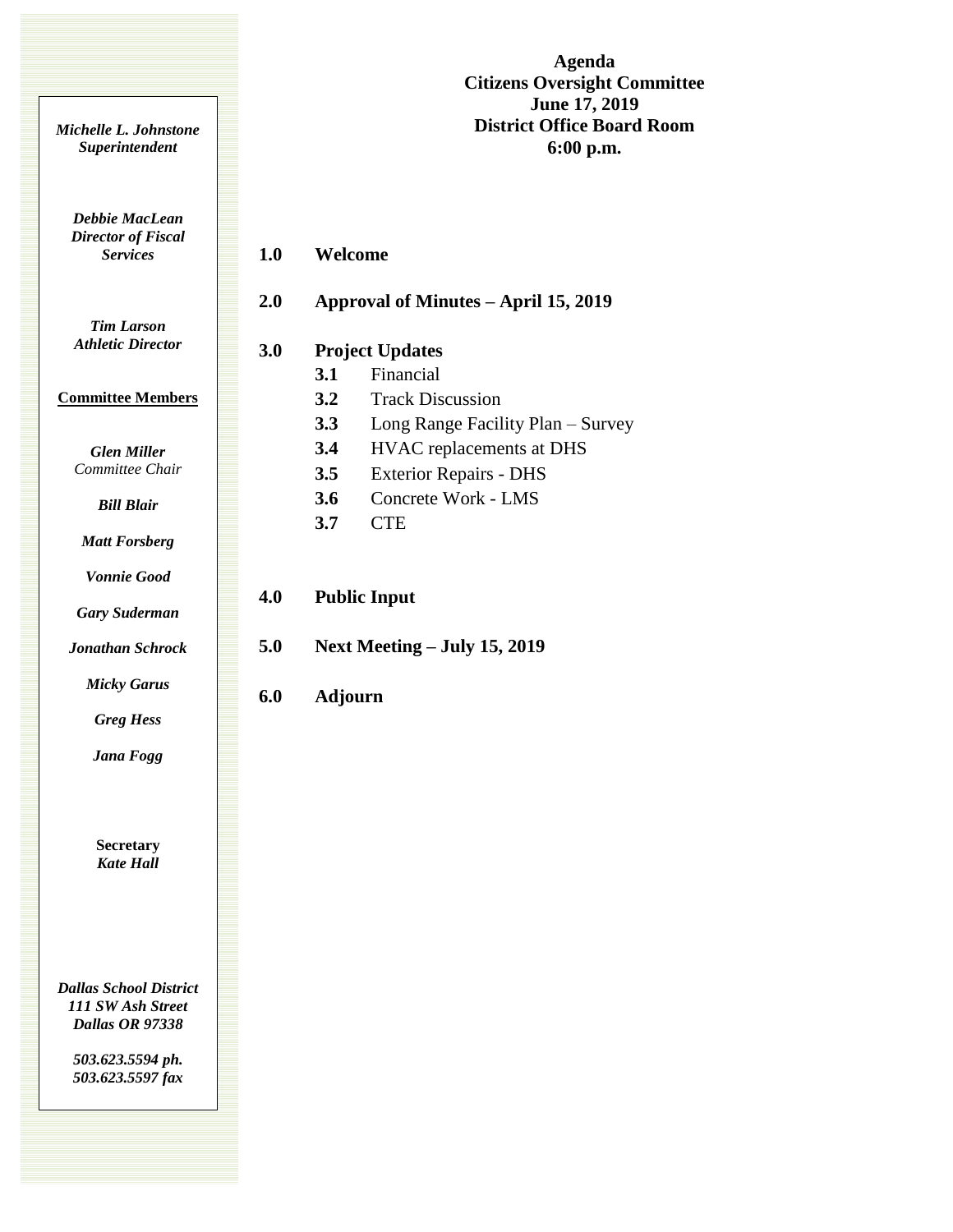# **Minutes Citizens Oversight Committee April 15, 2019 Dallas School District Board Room 6:00 pm**

**Present:** Glen Miller, Greg Hess, Micky Garus, Kevin Montague, Jon Schrock, Michelle Johnstone, Vonnie Good, Jana Fogg

### **Guests:** Megan Fogg

### **1.0 Welcome**

- **2.0 Approval of Minutes** A motion was made by Micky Garus to approve the minutes. The motion received a second by Vonnie Good and passed unanimously.
- **3.0 New Member Recruitment Update –** Welcome new members; Greg Hess of Van Well Building Supply and Jana Fogg, Windermere Western View Properties

## **4.0 Project Updates**

- **4.1 Financial –** There have been no significant changes this month. We have secured an engineering group to work on the HVAC project for DHS.
- **4.2 Seismic Grants –** We were not awarded the seismic grant for the gym at DHS. We will reapply in the next round. We did get the assessment grant which will set us up for the next opportunities for the other four schools. The assessments are required in order to get the seismic upgrade awards, so it is good we were awarded the assessment grant.

The grant process is very competitive and more school districts have been applying. Kevin will continue to monitor available grants and apply for them. The FAR, LRFP and seismic assessment grants are all awarded through the department of education. The seismic rehabilitation grants are not offered through the DoE and harder to get. We have been using ZCS to assist us with the applications. They have been very good at telling us which buildings are more likely to receive awards. This round is the first time we were not awarded a grant we anticipated.

Kevin shared the history surrounding how the seismic grants work. Several years ago a team from the state did a "Rapid Visual Screening" in which they drove by buildings and did exactly what the name suggests. Grants were then created via the legislative process to fund the upgrades. The seismic rehabilitation grants will not be issued without a complete seismic assessment.

There are different types of occupancy after a seismic event. There is "immediate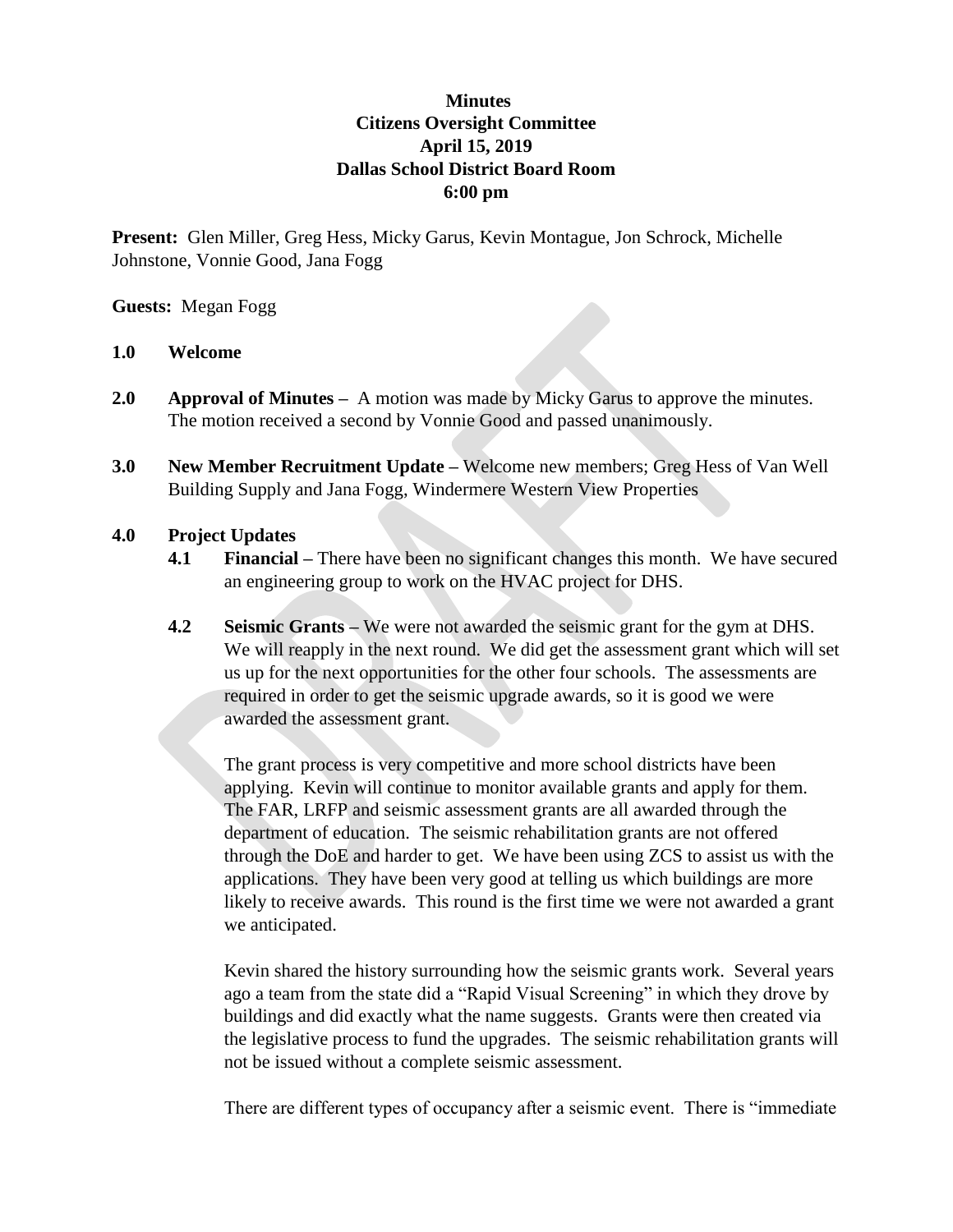occupancy" which is exactly what it says; the building will be safe for occupancy during and after a seismic event. Whitworth was upgraded to "life safety", which means the building will not collapse during the event and will allow occupants the ability to exit the building but will not be safe as a shelter during an event or occupancy after the event. The cost of the upgrade at Whitworth was \$1.5 million.

Because it has been realized that \$1.5million is not enough for many of the buildings needing upgrades, the legislature has decided to increase the grant amount to \$2.5million and allowed separate sections (additions) to be upgraded separate from the main building. However, the additional funds must bring the rating to "immediate occupancy". That amount would allow us to bring the DHS gym up to that rating and tie it in to the rest of the building.

DHS and LMS are identified as Red Cross shelters which would require them to be at the "immediate occupancy" rating. It is also important that we work towards Lyle rehabilitation as it is the evacuation location for Dallas Retirement Village.

- **4.3 Long Range Facility Plan Survey** The survey was sent out and received 328 responses so far. The survey will close tonight. Michelle will get the data out to this committee as soon as she can.
- **4.4 HVAC replacement at DHS –** We have structural/mechanical engineers and architect on board for this project. Two of the units at DHS are on year 25 of 15 year rating. The units are showing signs of imminent failure. Maintenance will be touring the site with the engineers and architect on Thursday. The plan is to replace them this summer. The units serve the science wing, main office and half of second hall (8-10 classrooms). The HVAC units are all original district wide. The boilers were replaced in 2009/10 with the exception of the two raypak units in the north boiler room at LMS. The maintenance team frequently has to manufacture replacement equipment parts in-house because necessary parts are obsolete. Nearly all of the units need to be replaced district-wide. However, current funding will only allow us to replace the very worst of the worst, which are two of the units mentioned at DHS.
- **4.5 ETO Energy Information –** Kevin is working with Energy Trust of Oregon to see if we can get retro-commissioning at DHS and to see if there are any more opportunities for energy savings.

The LED upgrades at Whitworth are giving us an energy cost savings of approximately 40%. We were able to reduce classroom fixtures to 9 per room (from 21) while giving better and brighter lighting. The upgrade eliminated the flickering light issues as well as the need to replace ballasts (which are expensive in both parts and labor). The lighting upgrade should show a positive payback in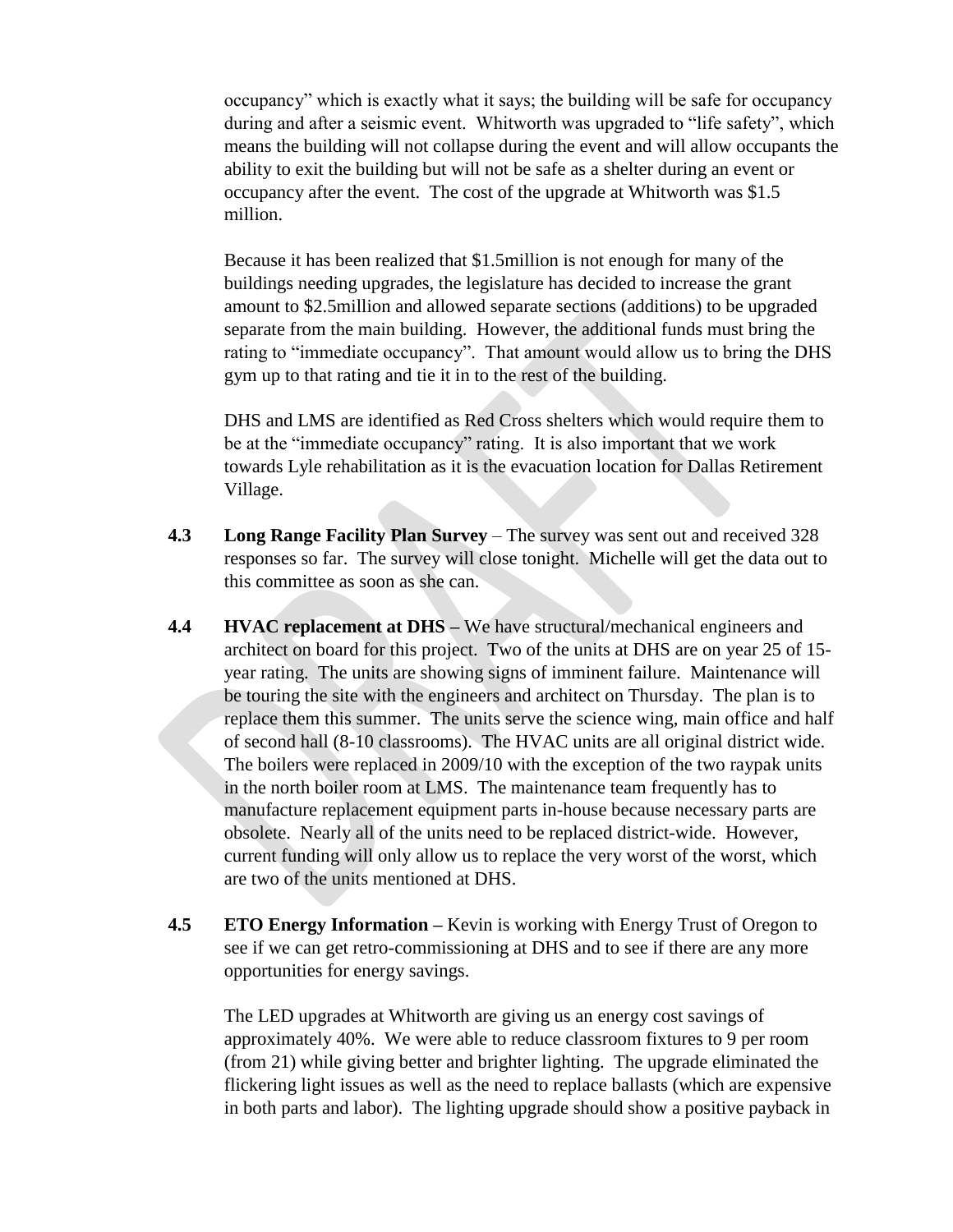7 years or less.

**4.6 Track Replacement –** Kevin is working with the engineer and architect to keep this project moving forward. They should be providing the check-set for review this week. There will be a pre-bid walk on May 8 and bids will be due May 21.

Kevin gave a quick summary of the project for the new members, explaining the previous bid and that this re-bid separates the earth work from the surfacing work, while the original bid was the complete project. Michelle said that the original anticipated cost was approximately \$275k and that the board set aside \$330k. She said the board had not been included in the original bidding process. She mentioned that while Janet is a good engineer, Greg Locke will offer cost saving ideas to the project. The rebid will require line-by-line detailed costs to show what each specific item will cost. She also shared that the district will seek financing, as needed, to complete the project this calendar year, potentially including CTE and potential building purchase in the financing.

**4.7 CTE** – The district is still waiting to see what will happen with the old Tyco building. American Gas & Technologies, (the current owners), recently held a liquidation sale. Kevin went to see what they were selling and it didn't appear there was much left in the building. Kevin's dad spoke with someone there who mentioned they were hauling out the third truckload of copper wire. The building auction was originally postponed until April 22. It has now been postponed to May 6.

The minimum bid is \$4.8million with the county assessment value at \$3.6million. If the district is able to acquire the building it would solve a lot of program needs. Industry and families generally do not move to communities with poor schools. The potential for program growth that the purchase of this building provides would be a much needed boost for the school district.

**4.8 Bond Newsletter –** There was discussion as to how the newsletter should be addressed. The general consensus was to address it to "District Stakeholders". Kate shared that she had finished editing the voters list. Out of over 17,000 registered voters there were approximately 8,700 addresses. There was further discussion regarding prioritizing topics for each newsletter. Kate will provide a timeline for sending out the newsletters at the next meeting.

The original bond list had approximately 328 line items. Kevin quit tabulating costs when he reached over \$45million dollars in project costs. We have nearly completed \$17million worth of bond projects and over \$2.5million in grant projects. We've been able to leverage those dollars to an even greater value which is very impressive, especially since much of the project management has been done in-house with our current maintenance crew.